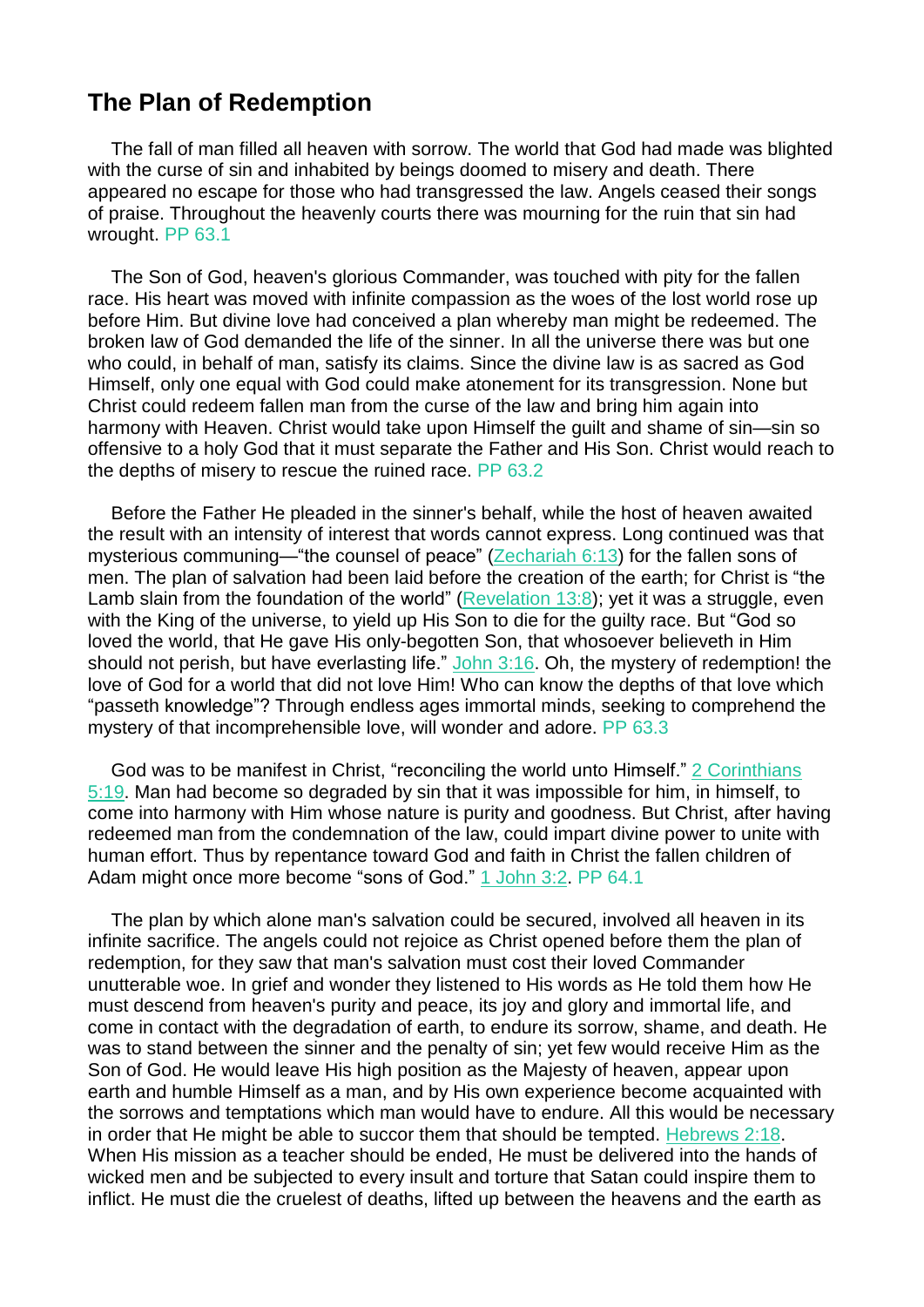a guilty sinner. He must pass long hours of agony so terrible that angels could not look upon it, but would veil their faces from the sight. He must endure anguish of soul, the hiding of His Father's face, while the guilt of transgression—the weight of the sins of the whole world—should be upon Him. PP 64.2

The angels prostrated themselves at the feet of their Commander and offered to become a sacrifice for man. But an angel's life could not pay the debt; only He who created man had power to redeem him. Yet the angels were to have a part to act in the plan of redemption. Christ was to be made "a little lower than the angels for the suffering of death." [Hebrews](https://m.egwwritings.org/en/book/1965.61168#61168) 2:9. As He should take human nature upon Him, His strength would not be equal to theirs, and they were to minister to Him, to strengthen and soothe Him under His sufferings. They were also to be ministering spirits, sent forth to minister for them who should be heirs of salvation. [Hebrews](https://m.egwwritings.org/en/book/1965.61149#61149) 1:14. They would guard the subjects of grace from the power of evil angels and from the darkness constantly thrown around them by Satan. PP 64.3

When the angels should witness the agony and humiliation of their Lord, they would be filled with grief and indignation and would wish to deliver Him from His murderers; but they were not to interpose in order to prevent anything which they should behold. It was a part of the plan of redemption that Christ should suffer the scorn and abuse of wicked men, and He consented to all this when He became the Redeemer of man. PP 65.1

Christ assured the angels that by His death He would ransom many, and would destroy him who had the power of death. He would recover the kingdom which man had lost by transgression, and the redeemed were to inherit it with Him, and dwell therein forever. Sin and sinners would be blotted out, nevermore to disturb the peace of heaven or earth. He bade the angelic host to be in accord with the plan that His Father had accepted, and rejoice that, through His death, fallen man could be reconciled to God. PP 65.2

Then joy, inexpressible joy, filled heaven. The glory and blessedness of a world redeemed, outmeasured even the anguish and sacrifice of the Prince of life. Through the celestial courts echoed the first strains of that song which was to ring out above the hills of Bethlehem—"Glory to God in the highest, and on earth peace, good will toward men." [Luke](https://m.egwwritings.org/en/book/1965.50994#50994) 2:14. With a deeper gladness now than in the rapture of the new creation, "the morning stars sang together, and all the sons of God shouted for joy." Job [38:7.](https://m.egwwritings.org/en/book/1965.28095#28095) PP 65.3

To man the first intimation of redemption was communicated in the sentence pronounced upon Satan in the garden. The Lord declared, "I will put enmity between thee and the woman, and between thy seed and her seed; it shall bruise thy head, and thou shalt bruise his heel." [Genesis](https://m.egwwritings.org/en/book/1965.147#147) 3:15. This sentence, uttered in the hearing of our first parents, was to them a promise. While it foretold war between man and Satan, it declared that the power of the great adversary would finally be broken. Adam and Eve stood as criminals before the righteous Judge, awaiting the sentence which transgression had incurred; but before they heard of the life of toil and sorrow which must be their portion, or of the decree that they must return to dust, they listened to words that could not fail to give them hope. Though they must suffer from the power of their mighty foe, they could look forward to final victory. PP 65.4

When Satan heard that enmity should exist between himself and the woman, and between his seed and her seed, he knew that his work of depraving human nature would be interrupted; that by some means man would be enabled to resist his power. Yet as the plan of salvation was more fully unfolded, Satan rejoiced with his angels that, having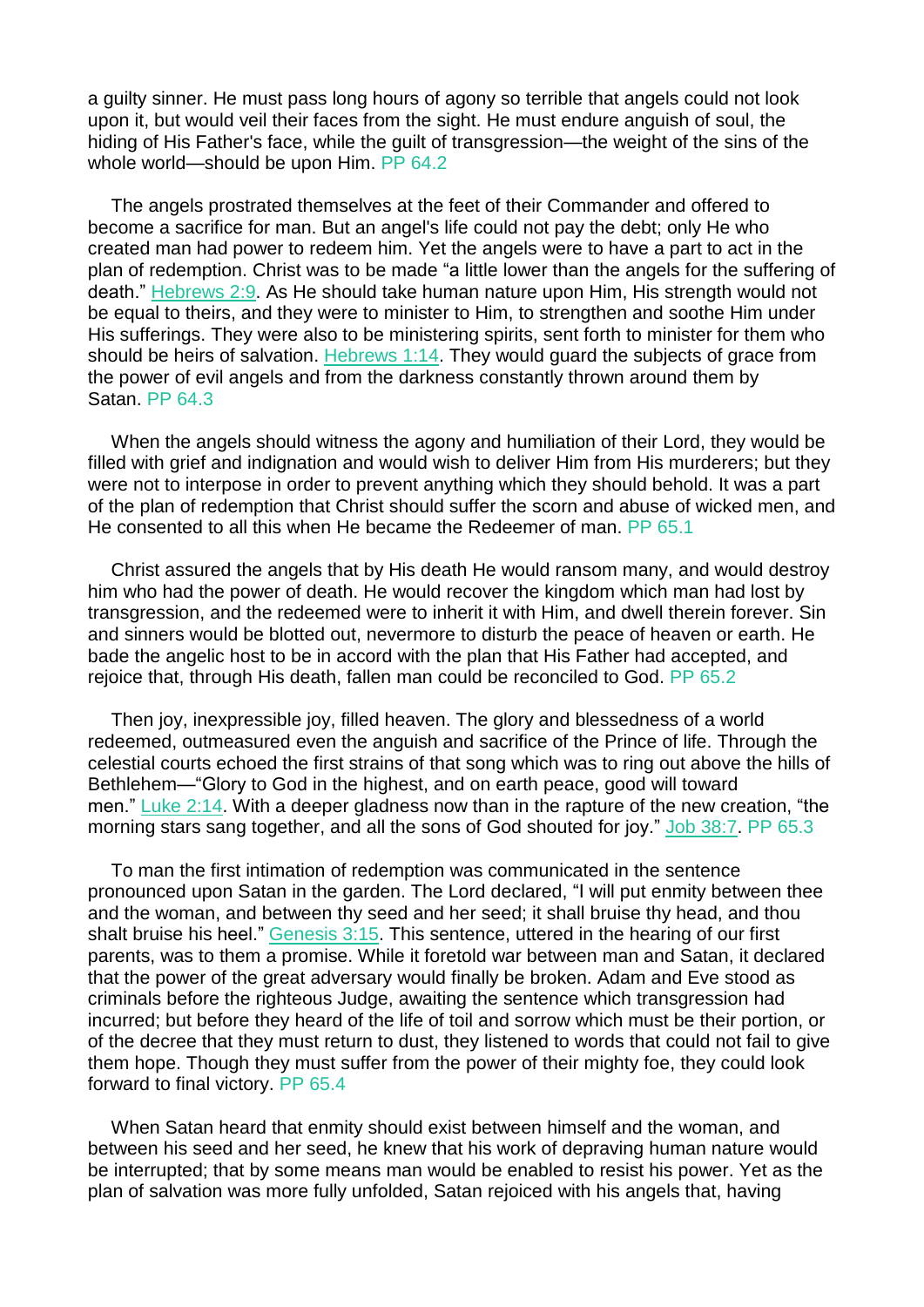caused man's fall, he could bring down the Son of God from His exalted position. He declared that his plans had thus far been successful upon the earth, and that when Christ should take upon Himself human nature, He also might be overcome, and thus the redemption of the fallen race might be prevented. PP 66.1

Heavenly angels more fully opened to our first parents the plan that had been devised for their salvation. Adam and his companion were assured that notwithstanding their great sin, they were not to be abandoned to the control of Satan. The Son of God had offered to atone, with His own life, for their transgression. A period of probation would be granted them, and through repentance and faith in Christ they might again become the children of God. PP 66.2

The sacrifice demanded by their transgression revealed to Adam and Eve the sacred character of the law of God; and they saw, as they had never seen before, the guilt of sin and its dire results. In their remorse and anguish they pleaded that the penalty might not fall upon Him whose love had been the source of all their joy; rather let it descend upon them and their posterity. PP 66.3

They were told that since the law of Jehovah is the foundation of His government in heaven as well as upon the earth, even the life of an angel could not be accepted as a sacrifice for its transgression. Not one of its precepts could be abrogated or changed to meet man in his fallen condition; but the Son of God, who had created man, could make an atonement for him. As Adam's transgression had brought wretchedness and death, so the sacrifice of Christ would bring life and immortality. PP 66.4

Not only man but the earth had by sin come under the power of the wicked one, and was to be restored by the plan of redemption. At his creation Adam was placed in dominion over the earth. But by yielding to temptation, he was brought under the power of Satan. "Of whom a man is overcome, of the same is he brought in bondage." 2 [Peter](https://m.egwwritings.org/en/book/1965.62260#62260) 2:19. When man became Satan's captive, the dominion which he held, passed to his conqueror. Thus Satan became "the god of this world." 2 [Corinthians](https://m.egwwritings.org/en/book/1965.58858#58858) 4:4. He had usurped that dominion over the earth which had been originally given to Adam. But Christ, by His sacrifice paying the penalty of sin, would not only redeem man, but recover the dominion which he had forfeited. All that was lost by the first Adam will be restored by the second. Says the prophet, "O tower of the flock, the stronghold of the daughter of Zion, unto thee shall it come, even the first dominion." [Micah](https://m.egwwritings.org/en/book/1965.46189#46189) 4:8. And the apostle Paul points forward to the "redemption of the purchased possession." [Ephesians](https://m.egwwritings.org/en/book/1965.59590#59590) 1:14. God created the earth to be the abode of holy, happy beings. The Lord "formed the earth and made it; He hath established it, He created it not in vain, He formed it to be inhabited." Isaiah [45:18.](https://m.egwwritings.org/en/book/1965.37908#37908) That purpose will be fulfilled, when, renewed by the power of God, and freed from sin and sorrow, it shall become the eternal abode of the redeemed. "The righteous shall inherit the land, and dwell therein forever." "And there shall be no more curse: but the throne of God and of the Lamb shall be in it; and His servants shall serve Him." [Psalm](https://m.egwwritings.org/en/book/1965.29495#29495) 37:29; [Revelation](https://m.egwwritings.org/en/book/1965.63424#63424) [22:3.](https://m.egwwritings.org/en/book/1965.63424#63424) PP 67.1

Adam, in his innocence, had enjoyed open communion with his Maker; but sin brought separation between God and man, and the atonement of Christ alone could span the abyss and make possible the communication of blessing or salvation from heaven to earth. Man was still cut off from direct approach to his Creator, but God would communicate with him through Christ and angels. PP 67.2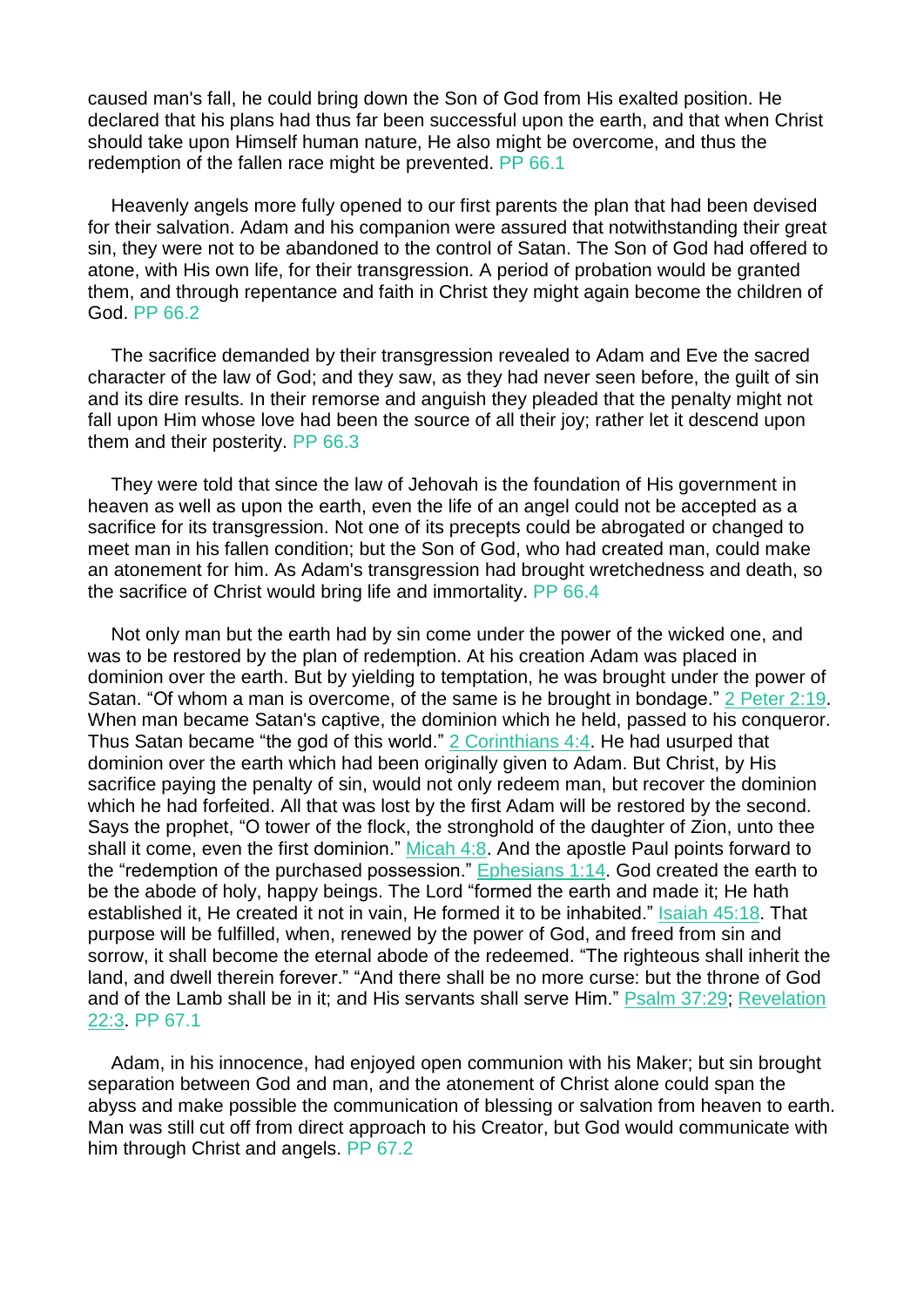Thus were revealed to Adam important events in the history of mankind, from the time when the divine sentence was pronounced in Eden, to the Flood, and onward to the first advent of the Son of God. He was shown that while the sacrifice of Christ would be of sufficient value to save the whole world, many would choose a life of sin rather than of repentance and obedience. Crime would increase through successive generations, and the curse of sin would rest more and more heavily upon the human race, upon the beasts, and upon the earth. The days of man would be shortened by his own course of sin; he would deteriorate in physical stature and endurance and in moral and intellectual power, until the world would be filled with misery of every type. Through the indulgence of appetite and passion men would become incapable of appreciating the great truths of the plan of redemption. Yet Christ, true to the purpose for which He left heaven, would continue His interest in men, and still invite them to hide their weakness and deficiencies in Him. He would supply the needs of all who would come unto Him in faith. And there would ever be a few who would preserve the knowledge of God and would remain unsullied amid the prevailing iniquity. PP 67.3

The sacrificial offerings were ordained by God to be to man a perpetual reminder and a penitential acknowledgment of his sin and a confession of his faith in the promised Redeemer. They were intended to impress upon the fallen race the solemn truth that it was sin that caused death. To Adam, the offering of the first sacrifice was a most painful ceremony. His hand must be raised to take life, which only God could give. It was the first time he had ever witnessed death, and he knew that had he been obedient to God, there would have been no death of man or beast. As he slew the innocent victim, he trembled at the thought that his sin must shed the blood of the spotless Lamb of God. This scene gave him a deeper and more vivid sense of the greatness of his transgression, which nothing but the death of God's dear Son could expiate. And he marveled at the infinite goodness that would give such a ransom to save the guilty. A star of hope illumined the dark and terrible future and relieved it of its utter desolation. PP 68.1

But the plan of redemption had a yet broader and deeper purpose than the salvation of man. It was not for this alone that Christ came to the earth; it was not merely that the inhabitants of this little world might regard the law of God as it should be regarded; but it was to vindicate the character of God before the universe. To this result of His great sacrifice—its influence upon the intelligences of other worlds, as well as upon man—the Saviour looked forward when just before His crucifixion He said: "Now is the judgment of this world: now shall the prince of this world be cast out. And I, if I be lifted up from the earth, will draw all unto Me." John [12:31,](https://m.egwwritings.org/en/book/1965.54277#54277) 32. The act of Christ in dying for the salvation of man would not only make heaven accessible to men, but before all the universe it would justify God and His Son in their dealing with the rebellion of Satan. It would establish the perpetuity of the law of God and would reveal the nature and the results of sin. PP 68.2

From the first the great controversy had been upon the law of God. Satan had sought to prove that God was unjust, that His law was faulty, and that the good of the universe required it to be changed. In attacking the law he aimed to overthrow the authority of its Author. In the controversy it was to be shown whether the divine statutes were defective and subject to change, or perfect and immutable. PP 69.1

When Satan was thrust out of heaven, he determined to make the earth his kingdom. When he tempted and overcame Adam and Eve, he thought that he had gained possession of this world; "because," said he, "they have chosen me as their ruler." He claimed that it was impossible that forgiveness should be granted to the sinner, and therefore the fallen race were his rightful subjects, and the world was his. But God gave